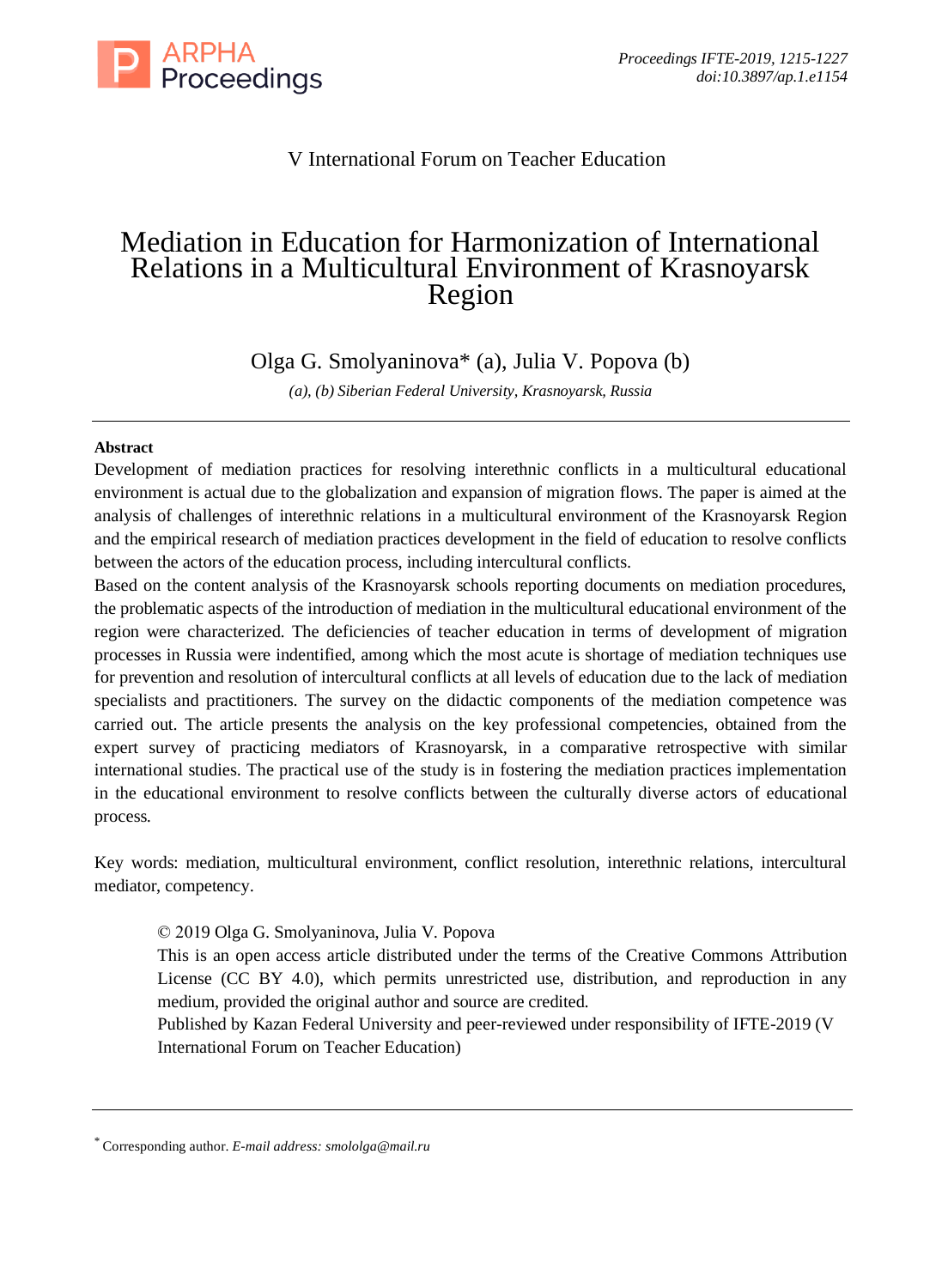## **Introduction**

Relevance of the study. Krasnoyarsk region is one of the largest multinational and multiconfessional regions of Russia. According to the all-Russian population census in 2010 there are 159 nationalities in the region. In the North, eight indigenous peoples live with a total population of 16.5 thousand people, half of them (Dolgans, Chukchi, Nganasans and Ents) are of purely autochthonous origin. The non-Russian citizens in the Krasnoyarsk region are 320 thousand people or 10.5 % of the total population.

Socio-cultural processes associated with the integration actualize the development of mediation competencies of teachers who work with migrant children and young people from minority national groups. Due to the total Internet and social networks access, there has been an increase in xenophobia and related extremist ideologies among young people.

Realization of the state national policy in the Krasnoyarsk Region is of great interest from a regional perspective due to using innovative approaches, forms and methods of work based on publicprivate partnership, institutions of civil society fundraising, use of learning technologies and development of support and adaptation of migrants (Barinov & Rafikov, 2016).

The migration space of a region is defined as a set of social ties in the region, which parts are foreign migrants on the one side and the host society on the other. The specificity of these relations emerges due to the three main factors: 1) cultural influence from the migrants, 2) their special legal status in the territory of arrival, and 3) formation of migrant communities as a new social actor in the region (Trufanov & Rafikov, 2018).

Interethnic relations in the educational environment are one of the most acute problems of pedagogy in the context of expanding migration processes. Especially complex issue of modern Russian education is training the teachers who are able to work effectively with migrant children.

To develop the interpersonal interaction skills, including interethnic interaction, the culture of dialogue development and conflict competence building of the actors of education is required. Within the recent years, development of interethnic relations in the Krasnoyarsk region, as well as in Russia in general, is influenced by the increasing risks associated with the use of the Internet to promote extremist ideas, provoke interethnic conflicts, manipulate the people's minds, especially the youth's. The insufficient level of the intercultural and conflict competencies (being a part of the mediation competence) of teachers and administrative staff has been demonstrated. There is a lack of using best practices of intercultural education for prevention and resolution of disputes and conflicts at all the levels of education.

It is essential to understand difficulties, problems of national, interpersonal and interethnic identity building; ways to overcome the negative phenomena in the relations between the actors of education.

The appeal to mediation in the field of education is consolidation of knowledge from the fields of pedagogy, psychology and sociology for harmonization of interpersonal and interethnic relations and interpersonal and interethnic conflicts resolution.

#### **The problem development**

Despite the number of studies devoted to training mediators on the basis of the professional standards both in Russia and abroad, there is no clear understanding of the key competencies of a mediator. Current empirical studies mostly do not assess the effectiveness of training, understanding skills for the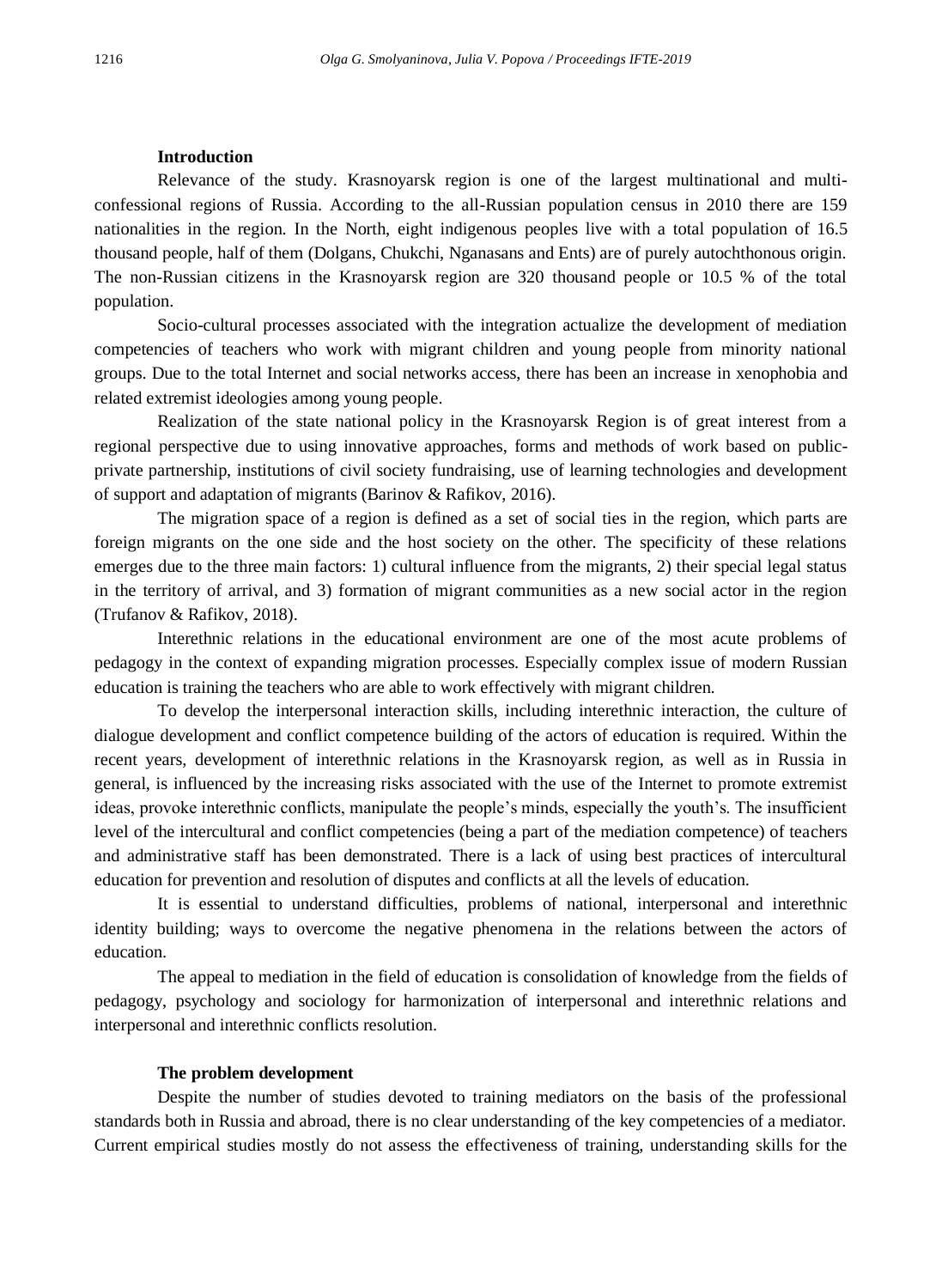mediation practice, none deal with the process of educating mediators, that developmental experience of moving from novice to mastery. (Lang & Taylor, 2000). Currently, both in Russia and in Europe there is a limited number of professional mediators working with multicultural conflicts (Plotnikov, 2016). Additionally, as a rule, their experience might not be enough to guarantee effective resolution of intercultural conflicts, especially in the educational sphere. According to the mediator's community, since minimum training hours are required, there are a number of unskilled mediators whose attractive, nicely framed certificates are not enough to make them professionals (Honeyman, 1999). Despite the fact that 20 years have passed since this problem had been disclosed, a similar situation is observed in training mediators for the education system in Russia.

The vast majority of reconciliation services staff at schools are teachers, psychologists, social workers who have completed short-term refresher courses at regional teacher training centers. This fact can explain the low professionalism, at times demonstrative and reporting character of some school mediation services performance, revealed by the monitoring outcomes published by Konovalov (2017).

There are different models of training mediators. The model designed by scientists Lieberman, Foux-Levy, & Segal (2005) emphasizes training through practical self-assessment to recognize the trainees' personal strengths and weaknesses and facilitate both professional and personal growth of mediators. They studied the effectiveness of the systematic model developed under the auspices of the Israel Ministry of Justice, and carried out monitoring of competencies before and after the training. We have adapted psychological and pedagogical methodology for our expert surveys conducting and analyzing the results, based on the professional standard of a mediator (2014) and the standard of a specialist in the field of interethnic and interfaith relations of the Russian Federation (2018).

The research problem is the search for technologies of productive interaction of the educational process actors in a multinational region. The social environment of the region faces contradictions caused by cultural differences between migrants and the host society. These contradictions (different identities, views, traditions, values and norms) lead to conflicts in the educational environment. It makes needful a new teacher's mediation competence to prevent and resolve conflicts using mediation technologies.

#### **Methodological framework**

The purpose of the research was to study types and causes of interethnic conflicts in educational institutions of Krasnoyarsk region, the potential of mediation technologies for their solution and to identify the deficits in teachers' competences and to specify the didactic components in the training of an intercultural mediator for education.

Research methods: Content-analysis of foreign scientific publications. Systemic analysis of migration processes in Krasnoyarsk region; sociological survey; comparative analysis of Russian and European mediators' competencies based on the expert survey adapted from Lieberman et al. (2005) were used.

The basic institutions for the experimental research were Siberian Federal University, Krasnoyarsk Pedagogical college No1 and other educational institutions: vocational schools, schools, implementing mediation in education. The target group was the University and college students and professors, school teachers, psychologists, social workers and staff involved in mediation activities.

Stages of the research. The study was carried out in four phases. The first stage was theoretical analysis of interethnic relations in the multinational Krasnoyarsk region. Empiric study of migration impact on education was carried out and deficits of teacher education were identified on the second stage. The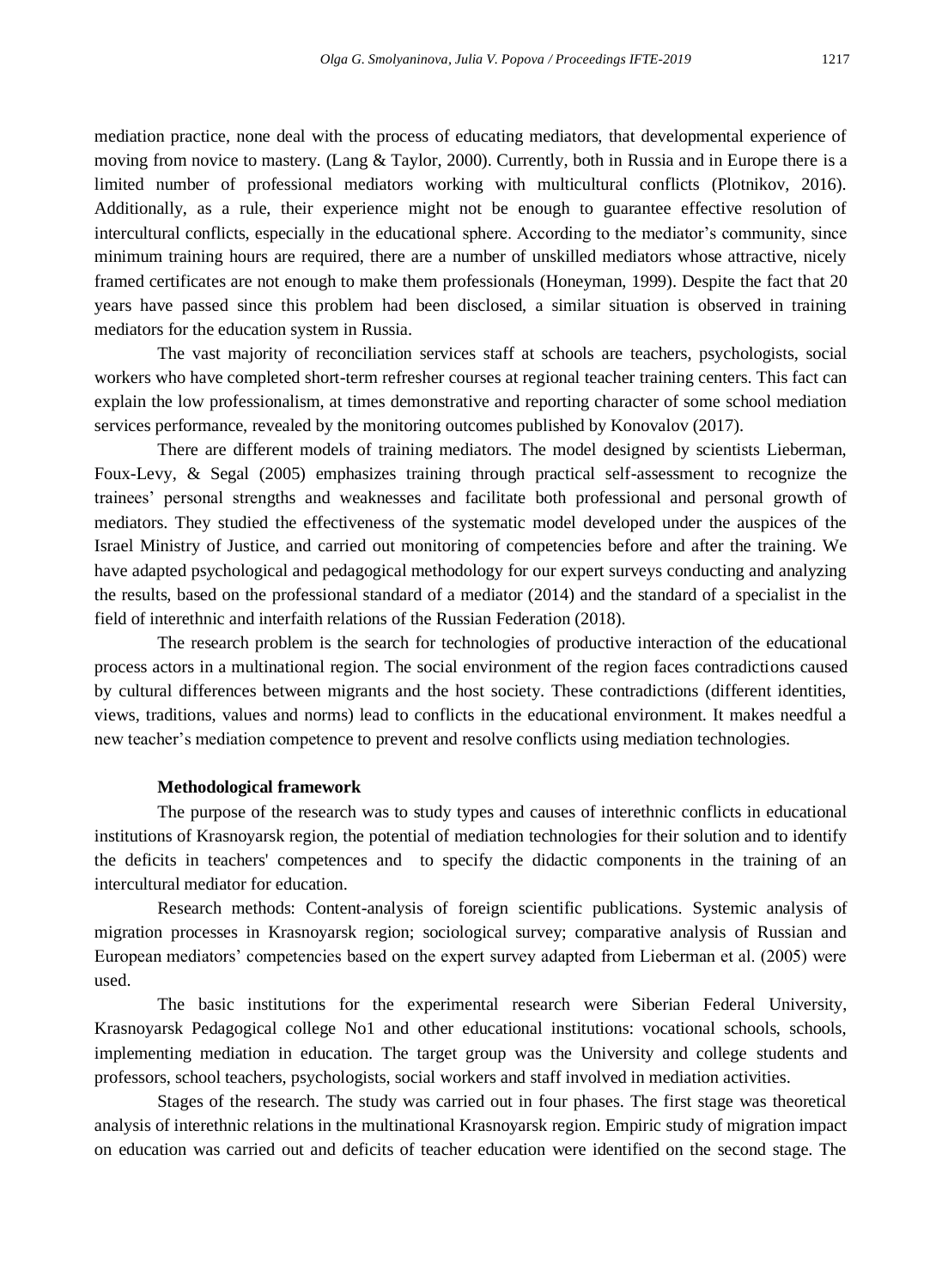third stage included conflict-handling modes and empiric data analysis. The fourth stage was devoted to the expert survey determining relevance and formation of a number of didactic components in the training of an intercultural mediator.

#### **Outcomes**

In the first stage the theoretical analysis of interethnic relations of the Krasnoyarsk region was conducted. According to the Head of the Migration Department, Ministry of Internal Affairs of Russia in the Krasnoyarsk region in 2018, more than 200 000 foreign citizens were registered for migration, which is 7.6 % more than in the same period last year. The vast majority came to stay in the city of Krasnoyarsk. Most of the migrants come for labor purposes – 24,000 labor patents were issued in 2018. The number of residence permits and permanent residence permits is increasing among migrants. At the same time, the total number of criminal offenses committed by foreign citizens has decreased.

In 2018, the survey «Social well-being of foreign labor migrants from Central Asia in Krasnoyarsk» was carried out (the sample was 900 respondents from Kazakhstan, Kyrgyzstan, Tajikistan). The results revealed that three main reasons for the migration to Russia are: low income (42.2%), unemployment (41.3%) and ethnic conflicts (8.6%) in their homeland. Among the problematic aspects of migrants' stay in Krasnoyarsk that affect their social well-being there were employment process (34.7%), accommodation (26%) and poor knowledge of the Russian language (22%). 17.3% of respondents mentioned difficulties of adaptation to new living conditions and learning difficulties for their children.

Migration in the Krasnoyarsk region contributes to the increase in the number of children of refugees and immigrants in schools, who are experiencing not only significant material, social, psychological, but also educational difficulties. Thus, social issues are among the most acute problems of migrants, including children's integration to the education system.

According to the official statistics of the Science and Innovation Department of the Krasnoyarsk region, educational migration in the region tends to grow and is associated with the quotas for the international students and the rating indicators of Universities showingin the increasing share of the overseas students. Siberian Federal University (SibFU) is located in the Center of Russia it is an economically successful region, which requires an increasing number of qualified workers. Therefore, SibFU becomes an attractive host for the overseas students. About nine hundred foreign students from CIS countries, China, Thailand, India, South Africa, Jamaica, Ghana, Nigeria, Iran, Iraq and other countries study at Siberian Federal University. They are trained at all levels: undergraduate, graduate and postgraduate.

According to the survey of overseas students of SibFU in 2018, adaptation issues are the following: 41 % of respondents pointed out the severe climate conditions, 22% had a lack of Russian language skills, 11% had problems with teaching and learning process organization. 47% of the international students conclude that there is no or almost no interethnic tension at the University, whereas 29% of respondents noted that they feel uncomfortable communicating with the students of other nationalities.

At the moment, the Krasnoyarsk region suffers a shortage of teaching staff who are ready to perform their professional functions and actions in a multicultural environment. This may be a cause for social conflicts, when educational opportunities are not equal for all students. Therefore it is important for teachers to apply intercultural mediation for ethnically diverse educational institutions.

In the second stage, the qualification requirements for the modern teacher-mediator are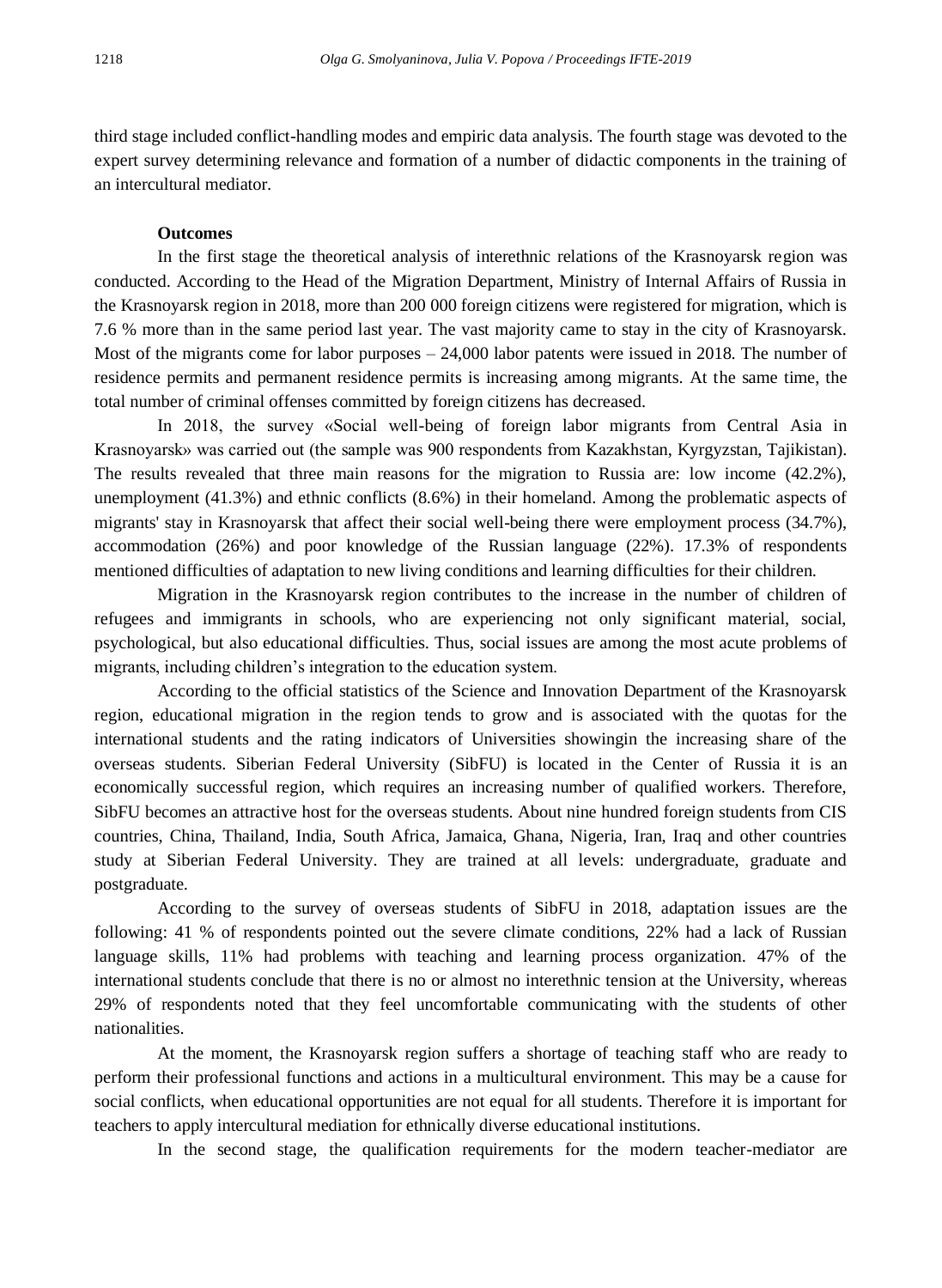determined, considering requirements of the professional standard of the teacher and the professional standard of the mediator and deficits of teacher education were identified.

According to the Department of Education of the Administration of Krasnoyarsk, in 2018 the number of school reconciliation (mediation) services reached 115. In 2016, 498 mediation services were working at secondary and vocational schools of the Krasnoyarsk region, which is 42% of their total number. The most popular issues were peer conflicts (336 appeals in 2015–2016, 266 appeals in 2016– 2017 academic year); conflicts between students and parents (54 appeals in 2015–2016, 36 appeals in 2016–2017 academic year). In comparison with the national data of mediation procedures, Krasnoyarsk region statistics looks quite modest (Smolyaninova & Popova, 2019).

In addition, during interviews and discussions with the heads of school mediation services it was noted that many of the reconciliation services have zero statistics on mediation and reconciliation practices: schools prefer to resolve conflicts by traditional authoritarian methods. This actualizes the need to provide school mediation services with specialists and organize refresher courses for teachers regularly (Smolyaninova, 2018).

Two target groups were identified for content analysis of teacher education deficits: a group of students – future teachers and a group of practicing teachers. The following deficits were identified in the target group of students:

1) communication barriers in a multicultural environment;

2) psychological deficits for adaptation and socialization of migrant children;

3) unformed ethnic and civil identity of pupils;

Implementation of educational mediation practices will influence the development of the following educational outcomes:

1) multicultural outlook of the students;

2) multicultural competence of future teachers;

3) promoting mediation skills and mediation resources.

As a result of the empirical research in the teachers target group, the following deficiencies were identified:

1) insufficient level of the teachers' intercultural competence;

2) poor knowledge of intercultural education;

3) inability to respond professionally and timely to educational needs of specific students, groups or classes;

4) lack of effective mechanisms to include immigrant parents in the processes of children's adaptation, integration and socialization;

5) lack of educational and methodological resources focused on ethnic diversity of students including those performed by digital technologies.

In the third stage, the program of empirical research has been developed, which included sociopsychological and pedagogical techniques to identify, measure and analyze awareness of mediation practices in conflict resolution among the actors of the educational process.

In 2018, conflict competence was studied, strategies of behavior in conflict situations and the level of mediation awareness among schoolchildren, students, teachers, heads of educational organizations was identified.

In total, 450 respondents took part in the study carried out on the basis of validated and verified methods, taking into account the target groups affiliation. There were 134 school students, 145 university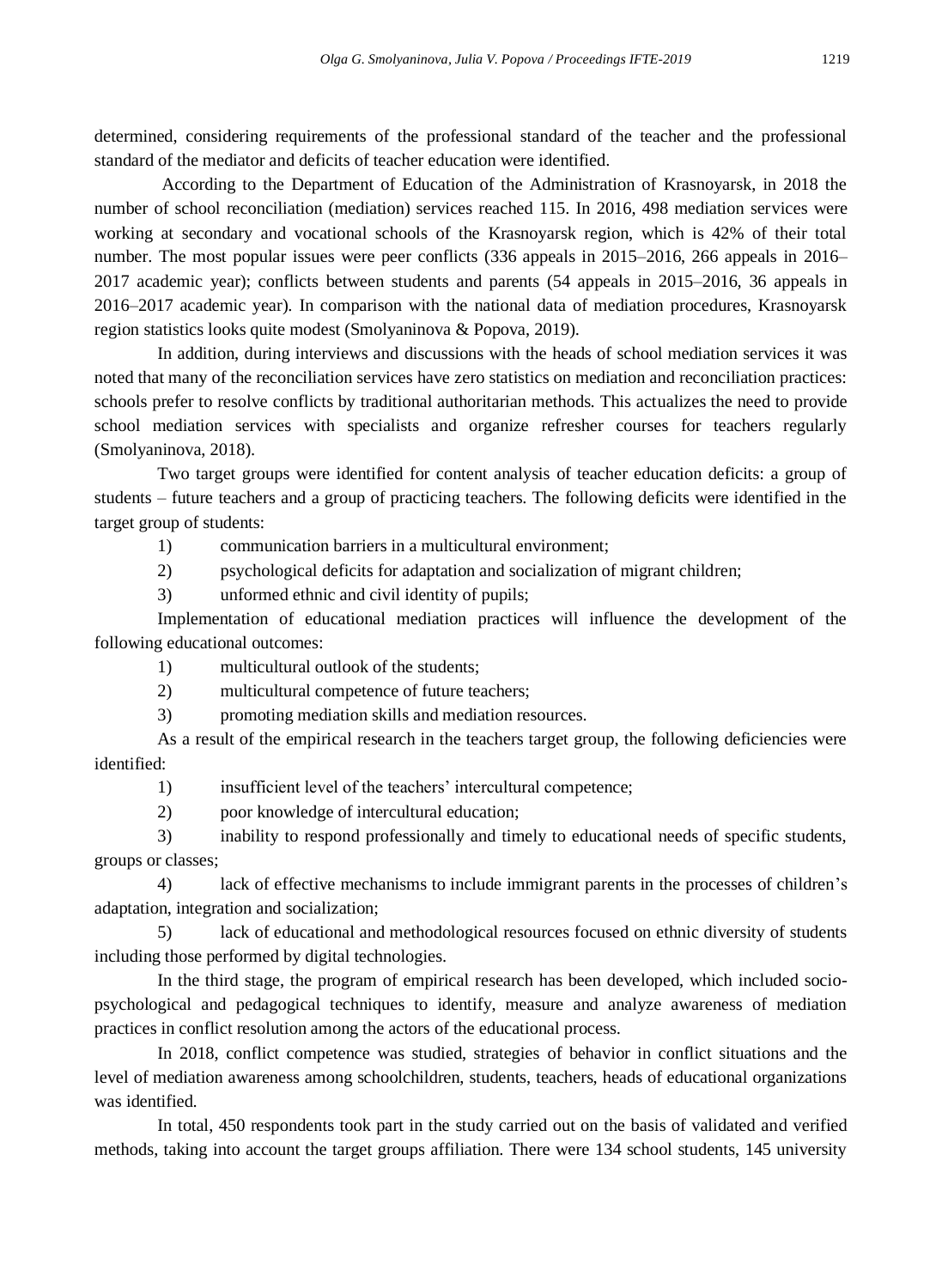students, 66 administrative officers, 105-school teachers, University and vocational education teachers. The research included the study and generalization of typical conflict situations in education and a variety of ways to resolve them, including the participation of representatives of different ethnic communities – immigrants from near and far abroad, temporarily or permanently residing in the Krasnoyarsk territory.

The heads of educational organizations, professors and school teachers, students and pupils were asked to respond to the questionnaire. 52 % of managers in the field of education admitted that mediation is an innovative practice for the Krasnoyarsk region. Therefore, it is important to consider the advantages of mediation as a pedagogical technology in intercultural conflicts resolution.

All the respondents answered that they have encountered conflicts in education, whereas 26 % noted that it happened sometimes and 74 % had conflicts at University/school/workplace often. Among the most commonly mentioned conflicts there are those between a teacher and a student and/or a group of students – 7 %, conflicts between a teacher and university administration– 10%, conflicts between students– 45 %, conflicts between teaching staff  $-22$  %, conflicts between a teacher and a student's parents – 16 %. Thus, conflicts between students are more than twice prevalent over the other types of conflicts.

As for the conflict-handling modes, the respondents' answers to the question "What methods of conflict resolution do you find the most acceptable?" were as follows: 45 % of administrative staff use authoritarian methods to force the parties when resolving the conflict, 32 % note that they try to reach consensus based on the interests of both parties, 13 % seek the help of an intermediary and 7 % give in a compromise.

As for the strategies of behavior in the conflict resolution with students, 23 % of the administrative staff seek the advice of a specialist, 37 % – try to resolve the conflict on their own, 16 % resolve the conflict relying on their experience in conflict resolution; 9 % of the respondents noted that they use additional resources. 15 % of respondents chose their own answer, expressing their own opinions.

According to the survey outcomes, 41 % of respondents noted that conflicts have no effect on their professional activities, and 59 % of respondents noted that conflicts have a strong impact and it harms interpersonal relationships. These data implicitly indicate that the majority of the respondents lack conflict competence and need training in the field of conflict competence.

Participants of the educational process at all levels of education request for the use of mediation practices in the field of education as an alternative method of conflict resolution and an effective way to prevent socially dangerous actions among young people. This is evidenced by the results of the survey: 74 % of schoolchildren, 69 % of teachers, 47 % of students-future teachers pointed out the need to use mediation techniques for conflicts management in education. 37 % of respondents noted that mediation allows identifying the roots and the driving force of a conflict, it is a tool for peaceful conflict management in the educational environment. According to 45 % of respondents, the object of pedagogical influence in a conflict is mainly a student, while teachers and parents remain out of it.

In the fourth stage, we conducted an expert survey among the heads of school mediation services in the city of Krasnoyarsk. The questionnaire for experts was developed to study the attitude of practicing mediators to the importance of knowledge, skills, competences, activities (didactic components). Thirteen basic skills and components were worked out. The experts were asked to rate the relevance of the suggested didactic components of school mediators training programs using the Likert scale. The survey results are presented in the diagram (Figure 1).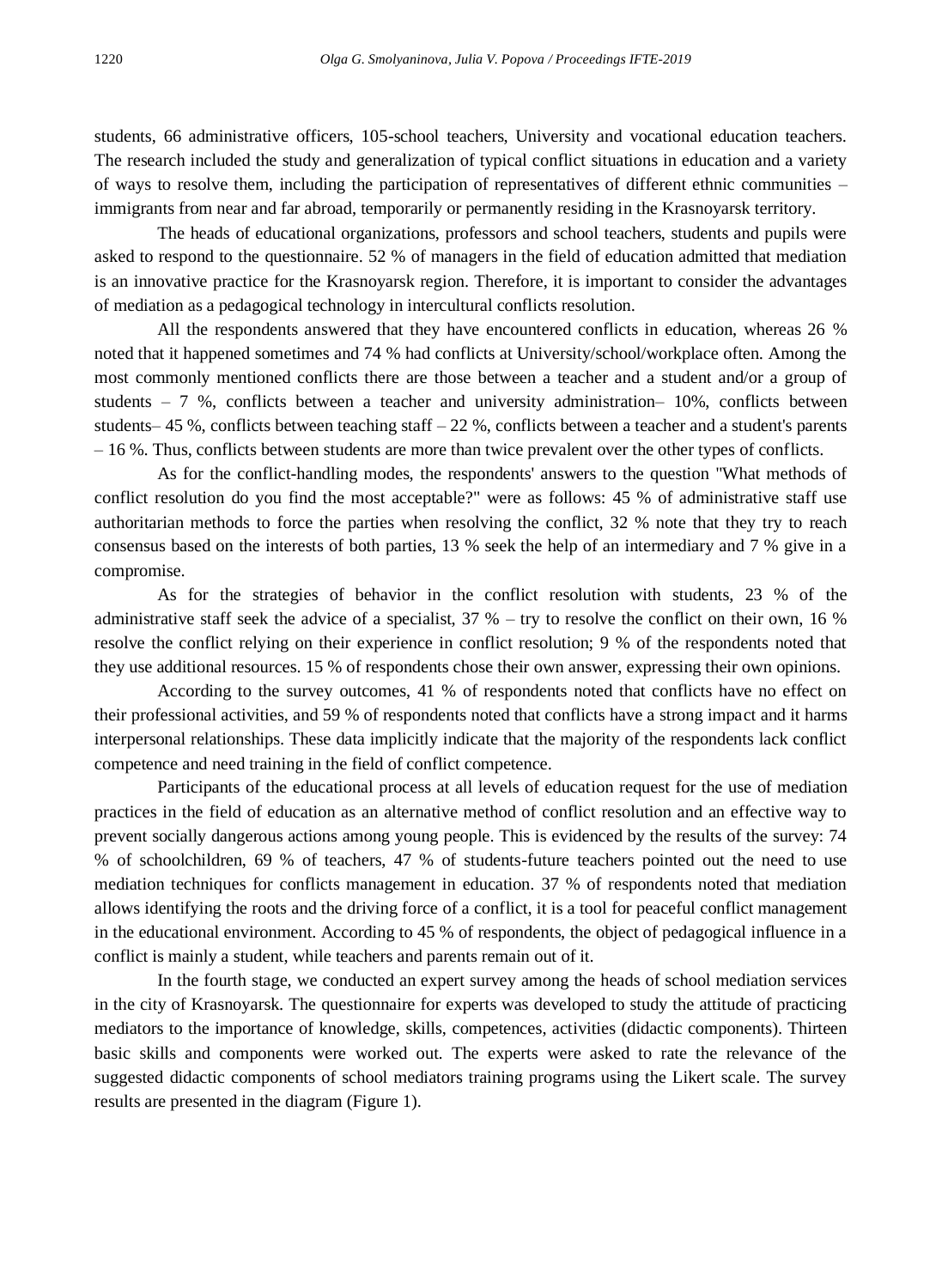

# 1 2 3 4 5 6 7 8 9 10 11 12 13

Figure 1. Expert opinion on importance of didactic components of training mediators in education

We obtained the following results: Experts pointed out the maximum relevance with an index of 4.52 in mediation and communication trainings. Also, they rated modeling and case-study on mediation in education high (Figure 1). The experts assigned the lowest significance to participation in professional mediators' communities. This fact requires additional research, as in Europe professional communities play a significant role in professional development of mediators.

Figure 2 presents the results of expert survey on the importance of mediators' individual competencies and self-assessment of their development. The experts were asked to self-assess and rate the skills such as managing interaction between parties, data gathering and data analysis skills, intercultural communication skills, ability to de-stress the parties during mediation, modeling options for resolving the conflict, empathy, active listening and maintaining neutrality.

The equal correlation is observed in the relevance and development of empathy skills for successful mediation procedures. For the other points we observe a significant gap between the importance of competencies in the mediator's profession, such as the ability to regulate stress and its development (Figure 2).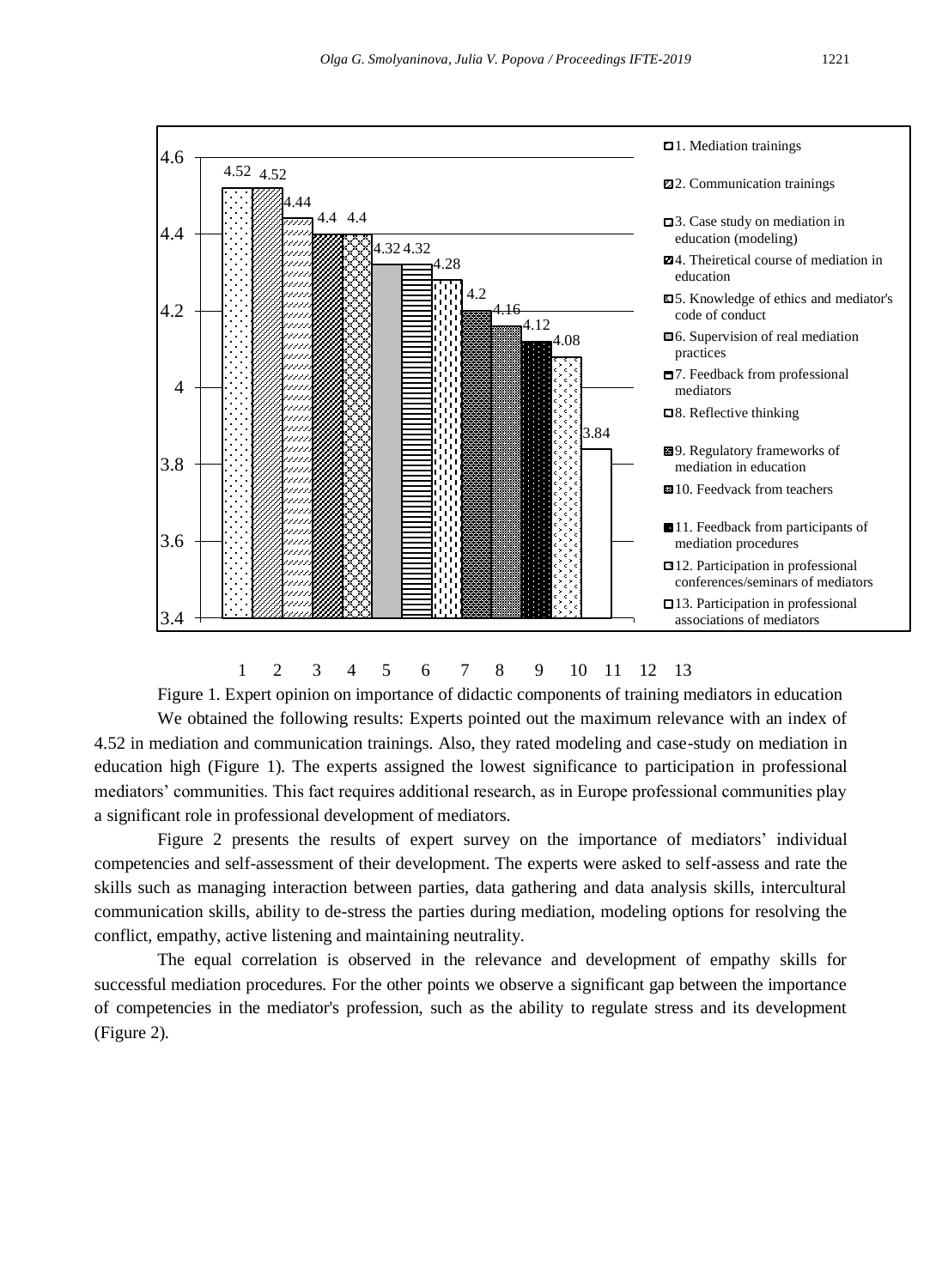

Figure 2. Expert Survey: Importance of mediator's individual competencies and self-assessment of their development

The experts were asked to assess the mediators skills level by selecting one of the five responses, ranging from 1 – irrelevant or very poor to 5 – the most important and well-developed (Likert scale).

The Figure 3 illustrates mediators' attitude to and self-assessment to the competence of maintaining neutrality during mediation procedures which is a very important psychological competence.

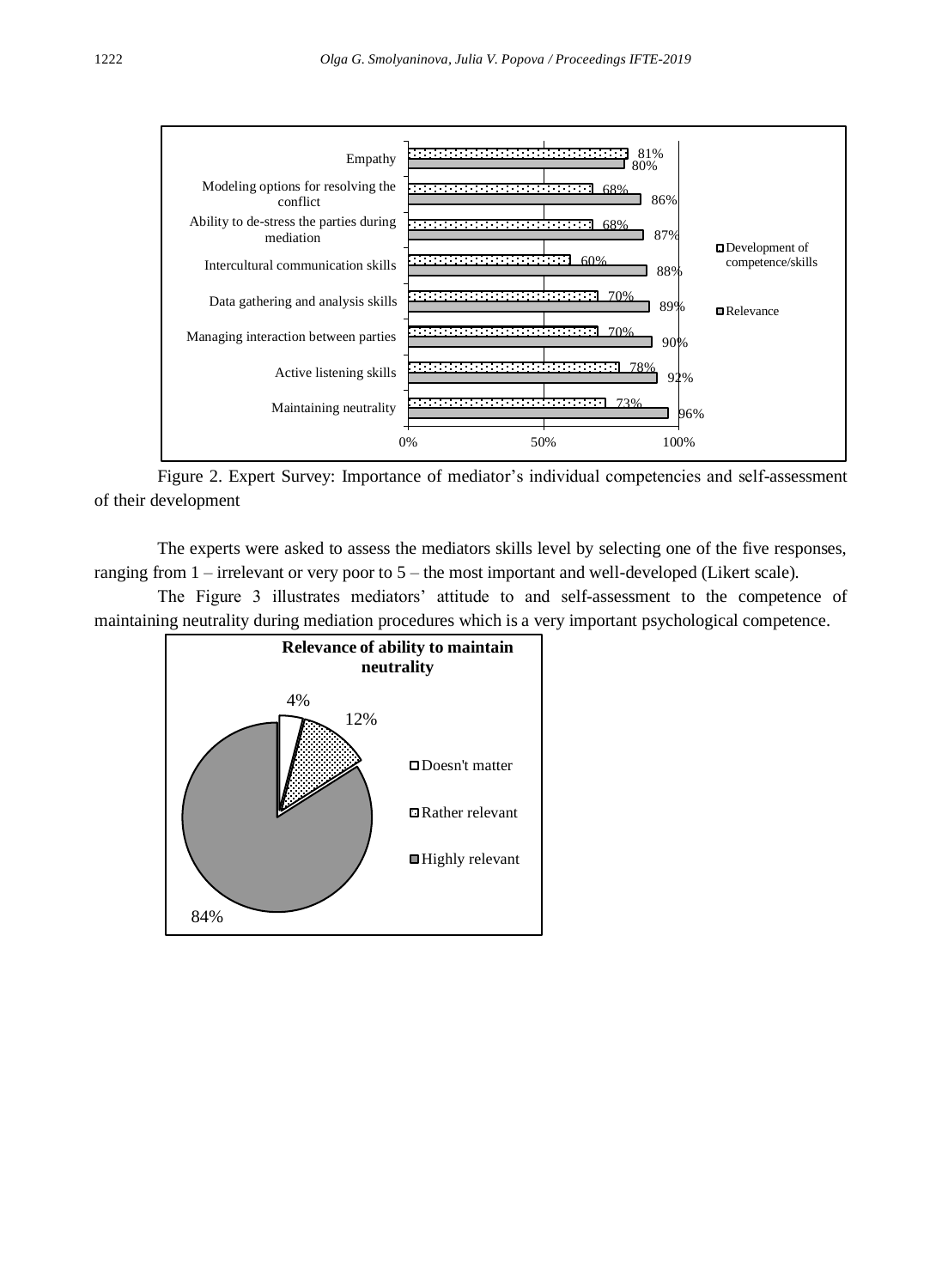

Figure 3. Expert's position to the maintaining neutrality competence

It was revealed that mediators self-assessment of maintaining neutrality differed a lot from the relevance of this didactic component of professional competency.

According to the self-assessment of experts, empathy is developed in 80 % of mediators, and its high relevance was chosen by 70 % of respondents (Figure 4).

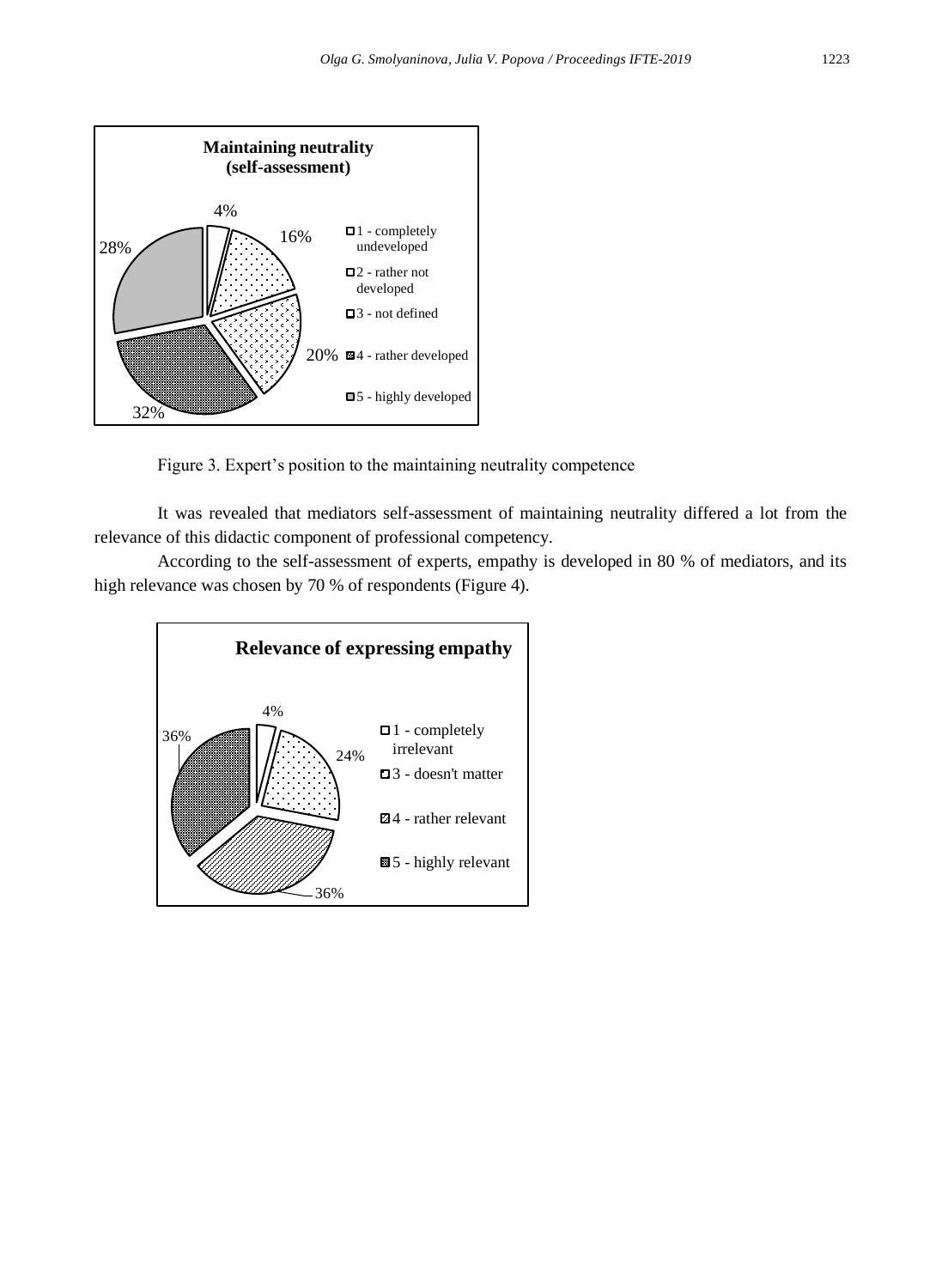

Figure 4. The expert evaluation of expressing empathy competence

# Discussion

The empiric research outcomes show the gap between the competencies relevance and their development level according to the experts self-assessment results.

Modern research shows that neutrality is a skill which is difficult to develop for mediators (Hoffman & Bowling, 2000; Garcia, Vise, & Whitaker, 2002). In mediation procedures, the neutral position of the mediator, as opposed to bias and partiality, is very important. The problem with neutrality in meditative practices is that it depends on character traits that are quite difficult to change during the training course.

Empathy is a key skill for a professional mediator, despite the fact that emotional sensations are inherent in all conflicts (Barker, 2003). Mediators must have emotional literacy to recognize the emotions of the parties involved. Ignoring the emotional aspects of the conflict core may result in a failed mediation (Domenici & Littlejohn, 2001; Kuteynikova, 2018). When training mediators, it is important to develop emotional intelligence as a component of the "basic position of a mediator". Emotional intelligence includes four competencies: the ability to be aware of one's own emotions; the ability to be aware of the emotions of others and the ability to manage both your emotions and the emotions of other people (Shabanov & Aleshina, 2014). Self-reflection of the emotional state allows mediators to avoid professional burnout and perform their work effectively.

In the work of our European colleagues (Lieberman et al., 2005) there were significant differences in the level of expert evaluation and self-evaluation of mediators' empathy skill. They claim that "there is special interaction between mediators' conceptions, their behavioral patterns, and the perceptions of the instructors when dealing with empathy and neutrality skill… the inability to demonstrate the necessary expression of empathy and neutrality, … this may also lead to cognitive dissonance in assessment procedures" (Lieberman et al., 2005).

It should be noted that despite the pilot nature of our research, some qualitative results of personally significant qualities and gaps in their evaluation correlate with foreign and small Russian studies. The most famous Russian scientist in mediation Shamlikashvili (2011) confirms that "the personality of mediators, their personal characteristics and ability to follow the professional ethical principles are very important. It is very difficult to accept people, to ignore one's likes and dislikes".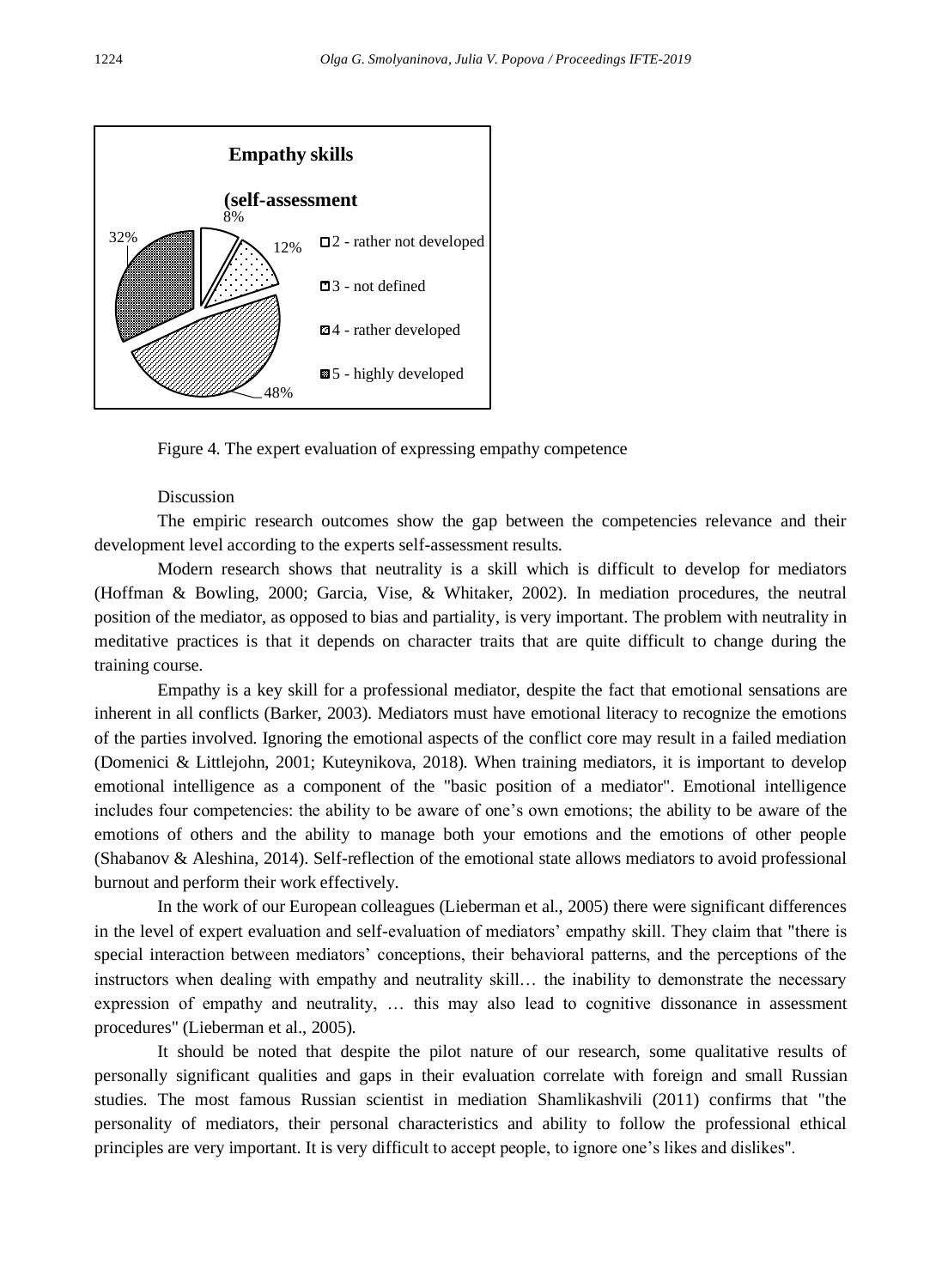Due to the small number of studies of the key competences of a mediator in both Russian and international practice, additional research is needed to study the pedagogical possibilities and training methods, with which the skills of empathy and neutrality can be developed.

#### **Conclusions**

The theoretical analysis of interethnic relations in a multicultural environment of the Krasnoyarsk region showed the deformation of social relations in education under the influence of migration flows, represented mainly by the inhabitants of Tajikistan, Kyrgyzstan and Uzbekistan. There is increasing tension and the risks of interethnic conflicts with the host population due to the differences in social norms, traditions, values and worldview. The government, business and education system of the Krasnoyarsk territory jointly ensure the processes of integration and cultural adaptation of migrants in the regional community.

Sociological research of the actors of education in the Krasnoyarsk region allowed identifying deficiencies and opportunities for implementation and development of mediation practices to resolve interethnic conflicts in schools and universities with participation of representatives of various ethnic communities (national autonomies, diasporas).

The results of empirical studies and theoretical analysis allowed to identify and systematize the deficiencies of teaching staff of the Krasnoyarsk region in solving the problem of harmonization of interethnic relations in the region: the lack of productive technologies for the prevention and resolution of conflict situations at all levels of education; the lack of specialists who possess mediation technologies, the lack of scientific and methodological support for the implementing educational programs in a multicultural environment. These issues require further research and systematic work of civil institutions aimed at developing intercultural dialogue.

The study clarified the types of conflicts in educational institutions of Krasnoyarsk and suggested the productive ways to solve them, pointed out the deficits of mediation practices in schools, colleges and universities in the region. It is caused by the insufficient qualifications of practicing mediators and their low number for the regional education system. In addition, the lack of the necessary scientific and methodological support for implementation of educational programs in the multicultural environment was revealed.

The comparative analysis of the experts' estimates of significant personal qualities and skills for mediators allowed identifying the invariant components of professional competency (empathy, neutrality, reflexivity).

The use of mediation in education contributes to the society harmonization in creating conditions for positive social well-being of the educational process actors through the preservation and development of positive experience in interethnic interaction.

#### **Acknowledgements**

The research was carried out within the framework and sponsorship of the project powered by the Russian Foundation for Basic Research (RFFR). No 18-013-00528 'The study of mediation practices in the field of education for harmonization of interethnic relations in a multicultural environment'.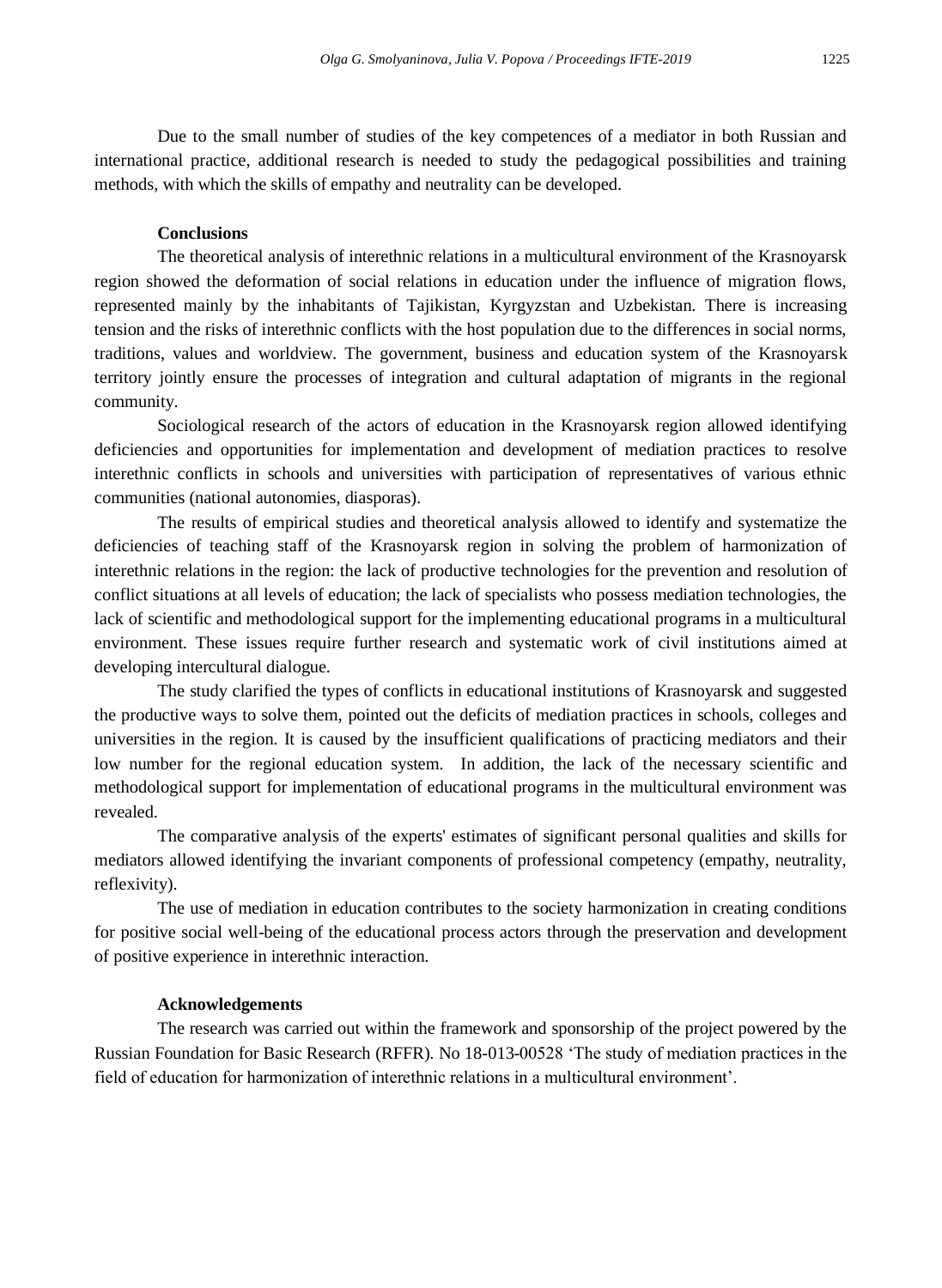#### **References**

- Barinov, R.G. & Rafikov, R.G. (2016). Realization of the State National Policy in Krasnoyarsk Region: tradition and innovation. Cultural Heritage of Russia, 3, 46-50. Retrieved from: https://cyberleninka.ru/article/n/realizatsiya-gosudarstvennoy-natsionalnoy-politiki-vkrasnoyarskom-krae-traditsii-i-innovatsii
- Barker, E. (2003). Emotional Literacy for Mediators. Retrieved from: http://mediate.com/articles/ebarker1.cfm?nl=22
- Domenici, K. & Littlejohn, S.W. (2001). Mediation: Empowerment in Conflict Management. Prospect Heights, Ill.: Waveland Press.
- Garcia, A.C., Vise, K. & Whitaker, S.P. (2002). Disputing Neutrality: A Case Study of a Bias Complaint During Mediation. Conflict Resolution Quarterly, 20 (2), 205–215.
- Harges, B.M. (1997). Mediator Qualifications: The Trend Toward Professionalization. Brigham Young University Law Review, 78, 687–714.
- Hoffman, D., & Bowling, D. (2000). Bringing Peace into the Room: The Personal Qualities of the Mediator and Their Impact on Mediation. Negotiation Journal, 16 (1), 5–12.
- Honeyman, C. (1999). On the Importance of Criteria for Mediator Performance. Retrieved from: http://www.mediate.com/articles/honeyman.cfm
- Kulikova L.V., Prokhorova, O.A., (2016). Research Approaches to the Mediation Discourse Through the Prism of Interdisciplinarity. Philological science. Theory and practice. Tambov: Gramota, № 2(56): part 2, 100-104. ISSN 1997-2911
- Konovalov, A.Yu. (2017) Monitoring of School Reconciliation Services data in 2016 held in the framework of the All-Russian Association of Restorative Mediation. Retrieved from: http://sprc.ru/wp-content/uploads/2018/03/monitoring\_ssp\_2016.pdf
- Kutenkova, I.I. The influence of the personal characteristics of the mediator on the mediation process (Master's dissertation thesis). St. Petersburg: "Sankt-Petersburg State University".
- Lang, M. & Taylor, A. (2000). The Making of a Mediator: Artistry, Reflection, and Interactive Process. Retrieved from: http://umass.edu/cyber/lang.html.
- Lieberman, E., Foux-Levy, Y. & Segala, P. (2005). Beyond Basic Training: Model for Developing Mediator Competence. Conflict Resolution Quarterly, 23 (2), 237-257. Wiley Periodicals, Inc. and the Association for Conflict Resolution. Retrieved from: https://www.nottingham.ac.uk/research/groups/ctccs/projects/translating-cultures/documents/

journals/beyond-basic-training-a-model-for-developing-mediator-competence.pdf

- Plotnikov, A.D. (2016) Ethnic mediation as a factor of conflict resolution in interethnic relations: theory, modern experience and practical technologies. In a series of Methodological materials published by the Assembly of Peoples of Russia. Retrieved from: http://ресурсныйцентр-анр.рф/files/docfiles/2017/03/11.\_plotnikov\_a.d.pdf
- Rostovtseva, M.V., Smolyaninova, O.G., Korshunova, V.V. & Bezyzvestnykh, E.A. (2017). Sociohumanitarian components of integration maintenance and social adaptation of migrants by means of education. Krasnoyarsk: Grotesk, 144.
- Shabanov, S. & Aleshina, A. (2014). Emotional intelligence. Rossiiskaia praktika Russian Practice. Moscow, 34.
- Shamlikashvili, T. (2011). Mediation in the neighbouring countries: the case of Russia. Note, European